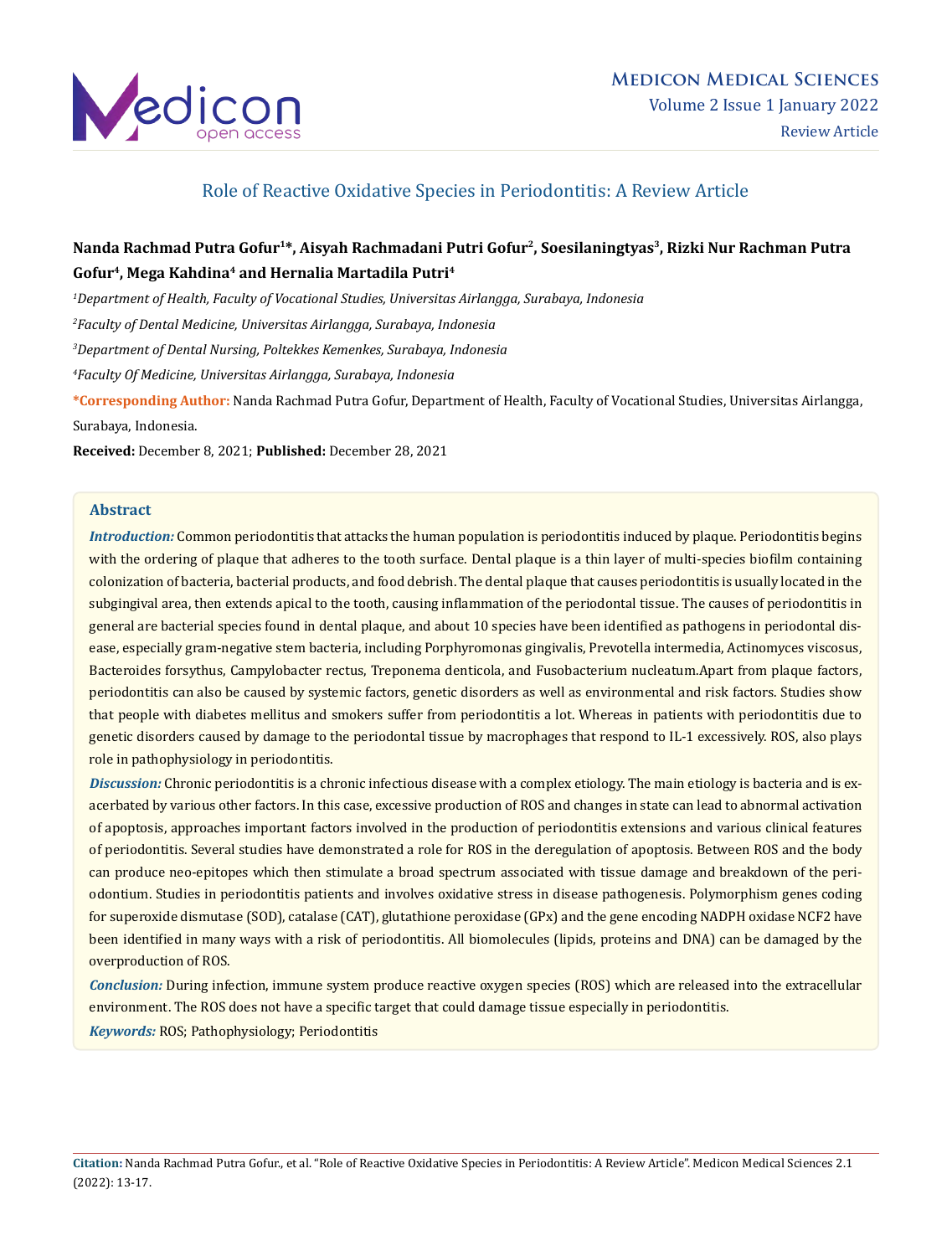## **Introduction**

 Periodontitis is an inflammatory condition in the periodontal tissue or tooth supporting tissue that progressively decreases the alveolar bone structure (bone loss) and connective tissue around the teeth, thus forming periodontal pockets. Periodontitis is a continuation of gingivitis that has been previously suffered. The types of periodontitis that are very common in the human population are chronic periodontitis, aggressive periodontitis and acute necrotizing ulcerative periodontitis. Chronic periodontitis attacks the human population. An Australian study showed that patients with moderate and severe periodontitis made up 22.9 percent of the total population. Meanwhile in Indonesia, 10 out of 11 people suffer from periodontitis [1, 2, 3].

 Common periodontitis that attacks the human population is periodontitis induced by plaque. Periodontitis begins with the ordering of plaque that adheres to the tooth surface. Dental plaque is a thin layer of multi-species biofilm containing colonization of bacteria, bacterial products, and food waste. The dental plaque that causes periodontitis is usually located in the subgingival area, then extends apical to the tooth, causing inflammation of the periodontal tissue. The causes of periodontitis in general are bacterial species found in dental plaque, and about 10 species have been identified as pathogens in periodontal disease, especially gram-negative stem bacteria, including Porphyromonas gingivalis, Prevotella intermedia, Actinomyces viscosus, Bacteroides forsythus, Campylobacter rectus, Treponema denticola, and Fusobacterium nucleatum [4].

 Apart from plaque factors, periodontitis can also be caused by systemic factors, genetic disorders as well as environmental and habitual factors. Studies show that people with diabetes mellitus and smokers suffer from periodontitis a lot. Whereas in patients with periodontitis due to genetic disorders caused by damage to the periodontal tissue by macrophages that respond to IL-1 excessively [5].

 Chronic periodontitis is an inflammatory condition that can lead to increased free radical production. The invasion of the antigen from the plaque into the tissue stimulates the inflammatory cells to leave the capillaries to phagocyte these antigens. During the phagocytosis process, PMN cells, neutrophils and macrophages produce reactive oxygen species (ROS) which are released into the extracellular environment. The ROS does not have a specific target so that it can damage tissue damage with DNA damage, lipid peroxidation, protein, oxidation of other important enzymes and stimulation of the release of proinflammatory cytokines by monocytes and macrophages [6].

#### **Discussion**

 Chronic periodontitis is a chronic infectious disease with a complex etiology. The main etiology is bacteria and is exacerbated by various other factors. In this case, excessive production of ROS and changes in state can lead to abnormal activation of apoptosis, approaches important factors involved in the production of periodontitis extensions and various clinical features of periodontitis. Several studies have demonstrated a role for ROS in the deregulation of apoptosis. Between ROS and the body can produce neo-epitopes which then stimulate a broad spectrum associated with tissue damage and breakdown of the periodontium [7].

 Studies in periodontitis patients and involves oxidative stress in disease pathogenesis. Polymorphism genes coding for superoxide dismutase (SOD), catalase (CAT), glutathione peroxidase (GPx) and the gene encoding NADPH oxidase NCF2 have been identified in many ways with a risk of periodontitis. All biomolecules (lipids, proteins and DNA) can be damaged by the overproduction of ROS. Table 1 summarizes the oxidative stress in periodontitis [8].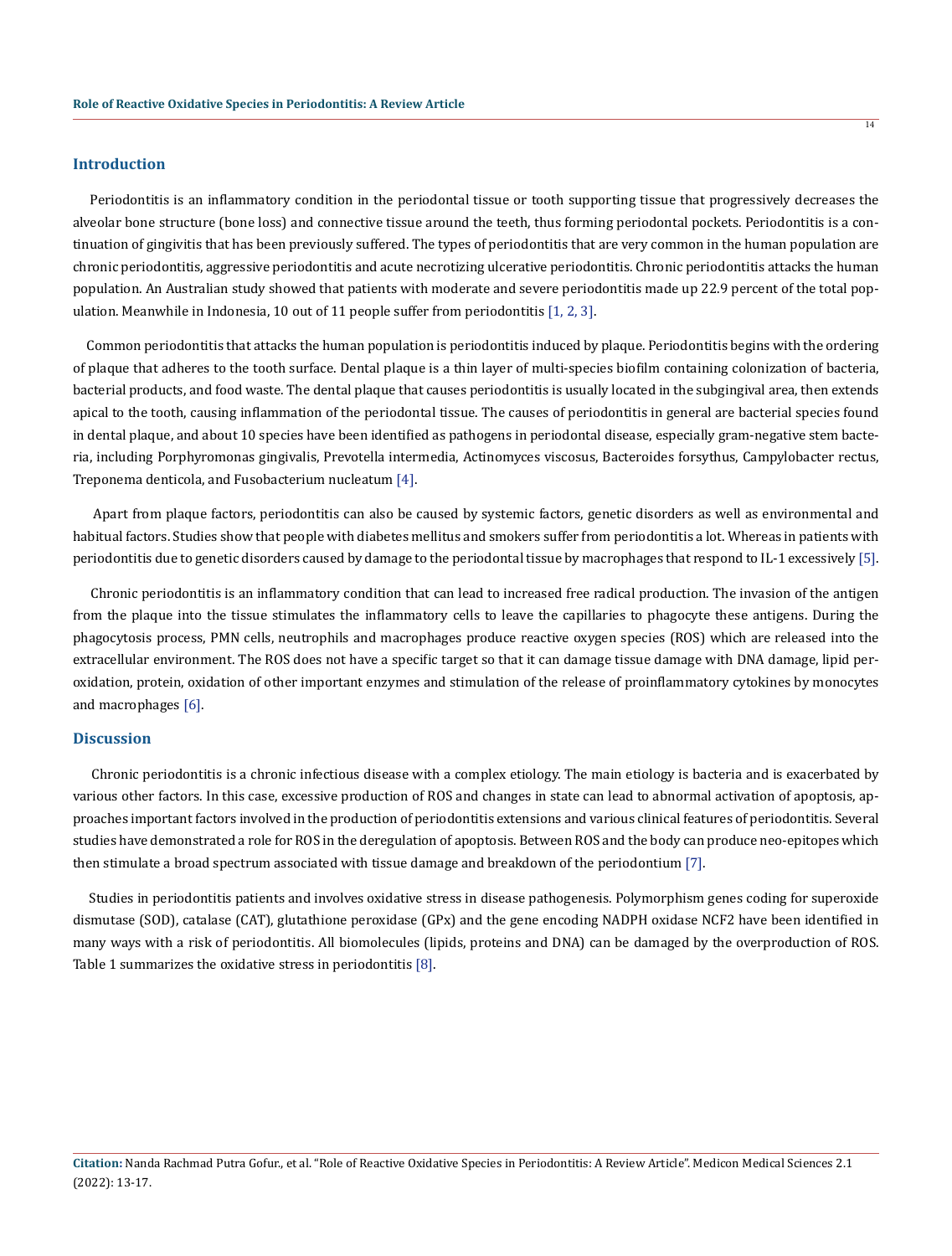| Mechanisms of tissue damage                                                                                                     |                                                                            |                                                                            |
|---------------------------------------------------------------------------------------------------------------------------------|----------------------------------------------------------------------------|----------------------------------------------------------------------------|
|                                                                                                                                 |                                                                            |                                                                            |
|                                                                                                                                 |                                                                            |                                                                            |
|                                                                                                                                 |                                                                            |                                                                            |
| Mechanism of protein damage                                                                                                     | Mechanism of lipid damage                                                  | Mechanism of DNA damage                                                    |
| The effects of ROS on proteins include                                                                                          | Products of lipid peroxidation include a<br>variety of bioactive molecules | Mechanisms of DNA damage by<br>peroxynitrite and hydroxyl radicals include |
| Protein folding/unfolding                                                                                                       | Conjugated dienes                                                          | Strand breaks                                                              |
| Protein fragmentation                                                                                                           | Lipid peroxides                                                            | Base pair mutations                                                        |
| Protease degradation of the modified protein                                                                                    | Aldehydes, e.g., malondialdehyde                                           | Conversion of guanine to<br>8-hydroxyguanine                               |
| Formation of protein radicals, protein-bound<br><b>ROS</b>                                                                      | Acrolein                                                                   | Deletions                                                                  |
| Formation of stable end products.<br>e.g., carbonyl compounds such as oxo-acids<br>or aldehydes (e.g., alanine to acetaldehyde) | Isoprostanes, e.g., F2-isoprostanes                                        | Insertions                                                                 |
|                                                                                                                                 | Neuroprostanes (F4-isoprostanes)                                           | Nicking                                                                    |
|                                                                                                                                 | Volatile hydrocarbons, e.g., pentane, ethane                               | Sequence amplification                                                     |

 The main source of free radicals is the product of catabolism. Highly reactive superoxide anions are mainly produced in mitochondria, xanthine oxidase and NADPH-oxidase. Superoxide anions can react with nitric oxide to produce the strong oxidant peroxynitrite, or they can be degraded by superoxide dismutase into less reactive hydrogen peroxide species. Hydrogen peroxide can then be catabolized by glutathione peroxidase or catalase reactions, reacting with Fe2+ to form hydroxyl radicals through the Fenton reaction, or degraded by myeloperoxydase, another source of hydroxyl radicals [6].



#### *Role of Reactive Oxidative Species in the Pathogenesis of Periodontitis*

 Periodontal disease can be caused by an immune reaction between the pathogenic bacteria and the host. Sub-gingival dental plaque is the main etiologic agent for the initiation of inflammatory changes in the periodontal tissues. Lipopolysaccharide (LPS) and DNA from these bacteria cause activation of both the protein-1 pathway and the factor-kβ pathway in gingival fibroblasts via CD14 and TLR-4 (toll like receptors) and the production of inflammatory cytokines [7].

 Bacterial cell components and inflammatory cytokines cause responsive recruitment and activation of PMNs and thereby accelerate the production of ROS. On the other hand, activation of NF-kβ and AP-1 causes osteoclast activation and increases MMP (matrix metalloproteinase) concentration, which ultimately results in tissue damage. Periodontal tissue damage results in the production of excess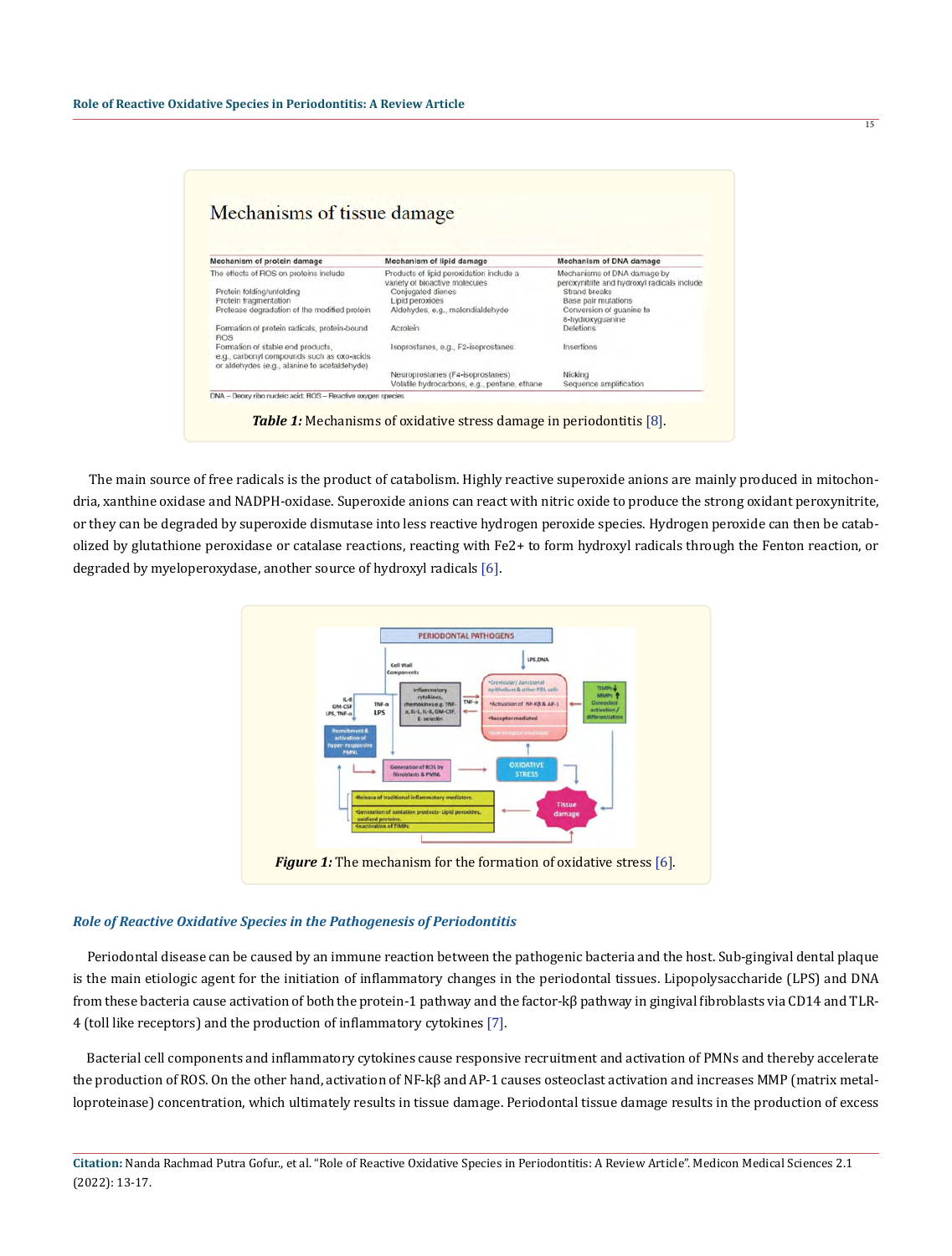16

lipid peroxide, inflammatory mediators, and oxidized proteins. These products further activate macrophages, neutrophils and fibroblasts to produce more ROS. In short, we can say that periodontal pathogens, ROS and tissue damage form a related circle [8]. ROS can directly damage gingival cells. ROS generated using neutrophil myeloperoxidase, chloride, glucose, and glucose oxidase causes lysis of epithelial targets that can be inhibited by azide and catalase. Neutrophils in periodontitis show a hyperactive / reactive phenotype with respect to ROS production [9].

 Certain ROS (superoxide and hydrogen peroxide) activate osteoclasts and cause proliferation of osteoclast formation. Osteoclasts themselves produce ROS when ruffle bony borders, suggesting a more direct role in resorption. Hydroxyl radicals and hydrogen peroxide can be degraded by proteoglycans of alveolar bone in vitro [10].

 Other effects of ROS on glycosaminoglycans and proteoglycans can damage soft tissue and periodontium. This causes degradation of the core protein and glycosaminoglycan chains. Evidence suggests that low levels of ROS can selectively destroy proteoglycans with periodontal soft tissue and alveolar bone. This extracellular matrix component is degraded and is supported by data from a large number of studies based on gingival analysis in crevicular fluid and tissue extracts for their degradation products [8].

 The collagen structure, with its high proline / hydroxyproline content, is highly susceptible to damage by ROS. Superoxide anions and hydroxyl radicals are able to rotate collagen into small peptides in proline and hydroxyproline residues, thus freeing peptides containing hydroxyproline. Indirect modification of collagen and serum proteins by ROS, through interaction with lipid peroxidation. Products such as malondialdehyde, can significantly alter fibroblast function such as adhesion, proliferation, and longevity. Changes such as in vivo fibroblast function occur in periodontal disease due to increased lipid peroxidation in the gingival tissue [9].

 Oxidative changes in collagen in the periodontal connective tissue can inhibit the migration of neutrophils through the tissue and increase the potential to produce ROS. Superoxide can modify chloroform factor bound to serum plasma albumin. Metalloproteinase imbalance also occurs in the fluid of the gingival groove and in the periodontal tissue [10].

The  $\alpha$ 1-antitrypsin enzyme has the role of neutralizing the lysosomal collagenase and elastase enzymes in phagocytosis. The oxidation of α1-antitrypsin causes a loss of inhibitory role in protease and proteolytic fermentation of chymotrypsin, renin, kallikrein, plasmin, urokinase, thrombin, elastase, and collagenase [10]. Activation of the transcription factor NF-Kb ROS is induced by the release of bacterial lipopolysaccharides, IL-1, and TNF-α. NF-kB (I-kB), the cytoplasmic part of, by liberating NF-kB. NF-kB diffuses from the cytoplasm and binds to the promoter so that it can stimulate structural mRNA transcription genes for proinflammatory cytokines [9].

 Matrixmetaloproteinase (MMP) is the neutrophil MMP-8 (collagenase-2) and MMP-9 (gelatinase-B). MMP-8 decreases in collagen, while MMP-9 is a gelatinolytic enzyme that degrades extracellular matrix proteins, including collagen type IV, and membrane proteins. Both matrix metalloproteinases are present in the gingival and salivary fluids that reduce collagen, especially during the inflammatory process in patients with gingivitis and periodontitis. This enzyme stimulates fibroblasts and macrophages to produce neutral metalloprotease procollagenase. Fibroblasts mainly produce MMP-1 (collagenase-1), MMP-13 (collagenase-13), MMP-2 (gelatinase-2), MMP-3 and MMP-14 [8].

#### **Conclusion**

 During infection, immune system produces reactive oxygen species (ROS) which are released into the extracellular environment. The ROS does not have a specific target that could damage tissue especially in periodontitis.

### **References**

1. [Vivian Tam., et al. "Characterization of T cell responses to the RgpA-Kgp proteinase-adhesin complexes of Porphyromonas gingi](https://pubmed.ncbi.nlm.nih.gov/18768872/)[valis in BALB/c mice". J. Immunol 181.6 \(2008\): 4150-4158.](https://pubmed.ncbi.nlm.nih.gov/18768872/)

**Citation:** Nanda Rachmad Putra Gofur., et al. "Role of Reactive Oxidative Species in Periodontitis: A Review Article". Medicon Medical Sciences 2.1 (2022): 13-17.